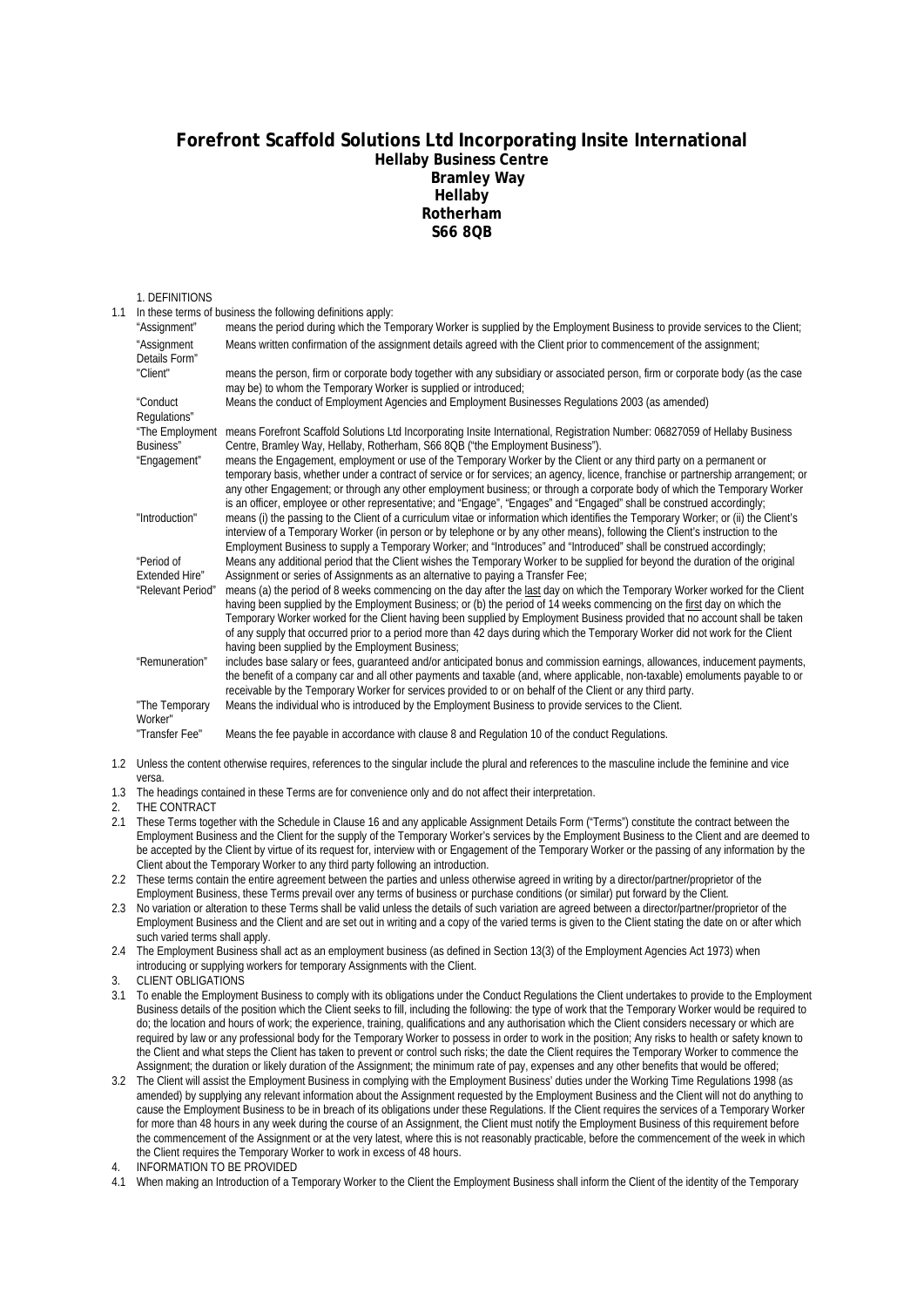Worker; that the Temporary Worker has the necessary or required experience, training, qualifications and any authorisation required by law or a professional body to work in the Assignment; whether the Temporary Worker will be employed by the Employment Business under a contract of service or apprenticeship or a contract for services; and that the Temporary Worker is willing to work in the Assignment.

- 4.2 Where such information is not given in paper form or by electronic means it shall be confirmed by such means by the end of the third business day (excluding Saturday, Sunday or any public or bank holiday) following, save where the Temporary Worker is introduced for an Assignment in the same position as one in which the Temporary Worker had previously been supplied within the previous five business days and such information has already been given to the Client, unless the Client requests that the information be resubmitted.<br>TIMESHEETS
- 5. TIMESHEETS
- 5.1 At the end of each week of an Assignment (or at the end of the Assignment where it is for a period of one week or less) the Client shall sign the Employment Business' timesheet verifying the number of hours worked by the Temporary Worker during that week.
- 5.2 Signature of the timesheet by the Client is confirmation of the number of hours worked. If the Client is unable to sign a timesheet produced for authentication by The temporary Worker because the Client disputes the hours claimed, the Client shall inform the Employment Business as soon as is reasonably practicable and shall co-operate fully and in a timely fashion with the Employment Business to enable the Employment Business to establish what hours, if any, were worked by the Temporary Worker. Failure to sign the timesheet does not absolve the Client of its obligation to pay the charges in respect of the hours worked.
- 5.3 The Client shall not be entitled to decline to sign a timesheet on the basis that he is dissatisfied with the work performed by the Temporary Worker. In the event of the Client being dissatisfied with the Temporary Worker the provisions of clause 11.1 below shall apply.
- **CHARGES**
- 6.1 The Client agrees to pay such hourly charges of the Employment Business as notified to and agreed with the Client. The hourly charges are calculated according to the number of hours worked by the Temporary Worker (to the nearest quarter hour) and comprise the following; the Temporary Worker's hourly rate of pay; an amount equal to any statutory leave to which the Temporary Worker is entitled and which is accrued during the course of an Assignment; Employer's National Insurance contributions; any travel, hotel or other expenses as may have been agreed with the Client or, if there is no such agreement, such expenses as are reasonable; the Employment Business' commission which is calculated as a percentage of the Temporary Worker's hourly rate and; if overtime has not previously been agreed, standard rates are time and a half Saturday, double time Sundays and bank holidays.
- 6.2 The charges are invoiced to the Client on a weekly basis and are payable **within 7 days**. VAT is payable at the applicable rate on the entirety of these charges
- 6.3 The Employment Business reserves the right to vary the hourly charges agreed with the Client, by giving written notice to the Client, in order to comply with any additional liability imposed by statute or other legal requirement or entitlement.
- 6.4 The Employment Business reserves the right to charge interest on invoiced amounts unpaid by the due date at the rate of 2% per month from the due date until the date of payment.
- 6.5 There are no refunds payable in respect of the charges of the Employment Business.
- 6.6 The Client's obligations under this clause 6 shall be performed without any right of the Client to invoke set-off, deductions, withholdings or other similar rights.
- 6.7 Any worker booked and reporting for work and not being required will be charged at the minimum of 4 hours.
- 7. PAYMENT OF THE TEMPORARY WORKER
- 7.1 The Employment Business assumes responsibility for paying the Temporary Worker and where appropriate, for the deduction and payment of National Insurance Contributions and PAYE income tax applicable to the Temporary Worker pursuant to sections 44-47 of the Income tax (Earnings and Pensions) Act 2003.
- 8. TRANSFER FEES
- 8.1 The Client shall be liable to pay a Transfer Fee if the Client Engages the Temporary Worker either directly or through another employment business, or Introduces the Temporary Worker to a third party that subsequently Engages the Temporary Worker and in either case, such Engagement takes place during the Assignment or within the Relevant Period. The Transfer Fee will be calculated in accordance with the Schedule in Clause 16.
- 8.2 If the Client wishes to Engage the Temporary Worker either directly or through another employment business, without liability to pay a Transfer Fee the Client may, on giving one week's written notice to the Employment Business, engage the Temporary Worker for the Period of Extended Hire specified in the Schedule in Clause 16.
- 8.3 During such Period of Extended Hire the Employment Business shall supply the Temporary Worker on the same terms on which s/he was supplied during the Assignment and the Client shall continue to pay the charges set out in clause 4. If the Employment Business is unable to supply the Temporary Worker for any reason outside its control for the whole or any part of the Period of Extended Hire; or the Client does not wish to hire the Temporary Worker on the same terms as the Assignment; but the Temporary Worker is Engaged by the Client, the Client shall pay the Transfer Fee, reduced pro-rata to reflect any charges paid by the Client during any part of the Period of Extended Hire worked by the Temporary Worker before being Engaged by the Client. If the Client fails to give notice of their intention to Engage the Temporary Worker before the Engagement takes place, the parties agree that the Transfer Fee shall be due in full.
- 8.4 Where o the commencement of the Engagement the Employment Business and the Client agree that the Engagement will be on the basis of a fixed term of less than 12 months, the Transfer Fee in the Schedule in Clause 16 will apply pro-rata. If the Engagement is extended beyond the initial fixed term; or the Client re-Engages the Temporary Worker within 3 calendar months from the date of termination of the first or any subsequent Engagement, then the Client shall be liable to pay a further Transfer Fee based on the additional Remuneration applicable for; the extended period of Engagement; or the period of the second and any subsequent Engagement, subject to the Client not being liable to pay a greater fee than the fee which would otherwise have applied had the Candidate first been Engaged for 12 months or more.
- 8.5 No refund of the Transfer Fee will be paid in the event that the Engagement by the Client either directly or through another employment business, or by a third party subsequently terminates.
- 8.6 VAT is payable in addition to any fee due.
- INTRODUCTION FEES
- 9.1 The Client shall be liable to pay the Employment Business an Introduction Fee in the following circumstances; where the Temporary Worker has been Introduced but not supplied to the Client, and the Client Engages the Temporary Worker either directly or through another employment business, within 6 months of the Introduction; or the Client Introduces the Temporary Worker to a third party and such Introduction results in an Engagement of the Temporary Worker by the third party either directly or through another employment business within 6 months from the date of Introduction by the Client to the third party.
- 9.2 The Introduction Fee will be calculated at 15% of the remuneration payable to the Temporary Worker. Where the amount of the remuneration payable to the Temporary Worker is not known, the Introduction Fee will be calculated by multiplying the weekly charge of the Employment Business for the Temporary Worker's Services by 52.
- 9.3 Where clause 9.1 applies, if the Client wishes to avoid payment of the Introduction Fee the Client must give written notice to the Employment Business as specified in the Schedule in Clause 16. During such period of notice the Employment Business shall supply the Temporary Worker and the Client shall pay the charges set out in the Schedule in Clause 16. If the Employment Business is unable to supply the Temporary Worker for any reason outside its' control for the whole or any part of the period of notice, but the Temporary Worker continues to work for the Client, the Client shall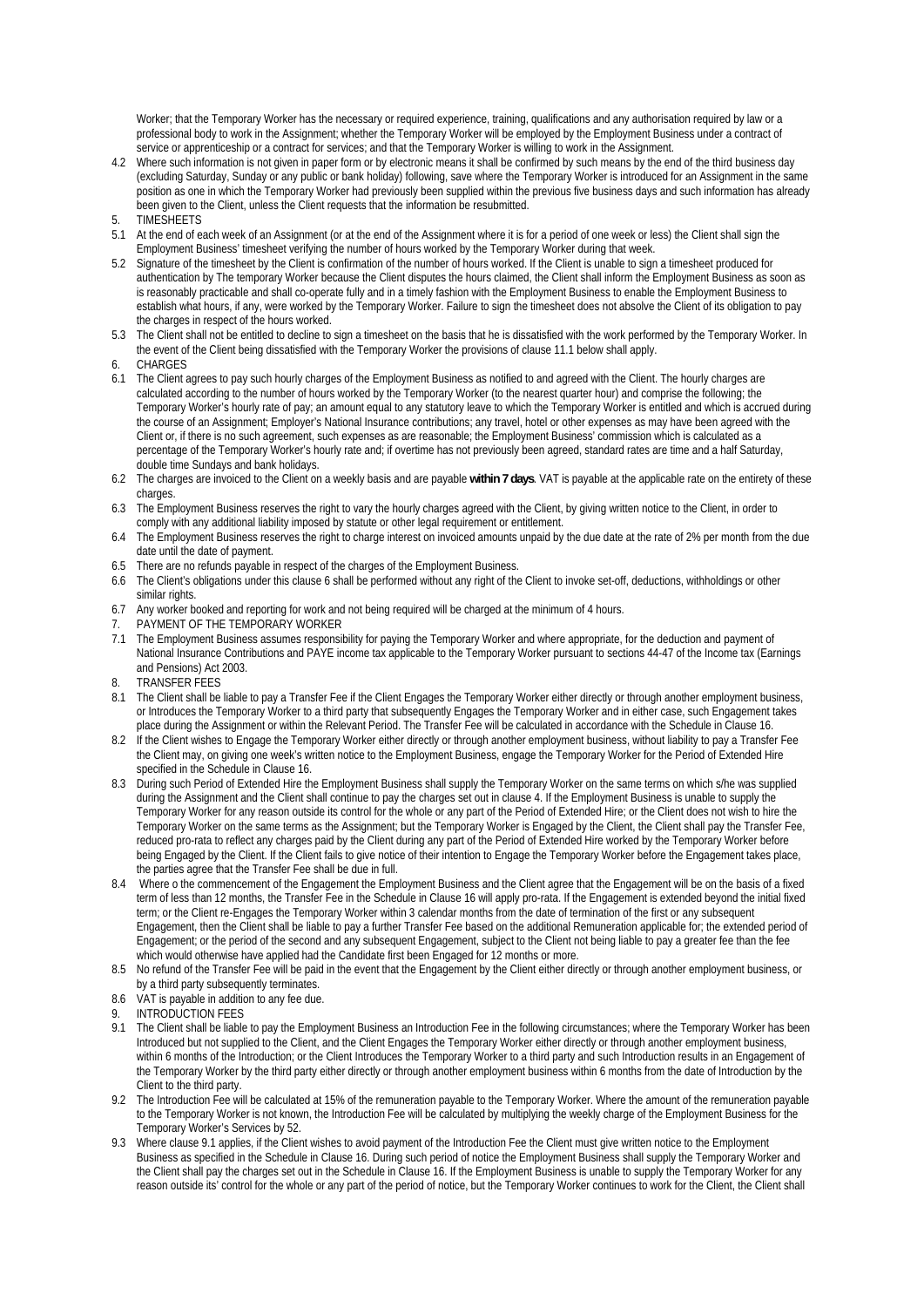pay the Introduction Fee less any charges paid by the Client during any part of the period of notice worked by the Temporary Worker before being Engaged by the Client. If the Client fails to give such notice before the Temporary Worker is Engaged the parties agree that the Client shall pay the Introduction Fee in full.

- 9.4 No refund of the Introduction Fee will be paid in the event that the Engagement subsequently terminates
- 9.5 VAT is payable at the applicable rate in addition to any Introduction Fee due.
- 10. SPECIAL SITUATIONS
- 10.1 Where the Temporary Worker is required by law, or any professional body to have any qualifications or authorisations to work on the Assignment or the Assignment involves caring for or attending one or more persons under the age of 18 or any person who by reason of age, infirmity or who is otherwise in need of care or attention, the Employment Business will take all reasonably practicable steps to obtain and offer to provide to the Client; copies of any relevant qualifications or authorisations of the Temporary Worker; and; Two references from persons not related to the Temporary Worker who have agreed that the references they provide may be disclosed to the Client; and such other reasonably practicable steps as are required to confirm that the Temporary Worker is suitable for the Assignment. If the Employment Business is unable to do any of the above it shall inform the Client of the steps it has taken to obtain this information in any event.
- 10.2 The Client shall advise the Employment Business at the time of instructing the Employment Business to supply a Temporary Worker, or if it is not reasonably practicable, at the very latest, prior to the commencement of the Assignment, whether during the course of the Assignment, the Temporary Worker will be required to work with children or vulnerable adults or engage in "Regulated Activity" or "Controlled Activity**"** as defined in the Safeguarding Vulnerable Groups Act 2006.
- 10.3 The Client shall assist the Employment Business by providing any information required to allow the Employment Business to comply with its statutory obligations under the Safeguarding Vulnerable Groups Act 2006 and to allow the Employment Business to select a suitable Temporary Worker for the Assignment.
- 10.4 In particular, in the event that the Client removes or would have removed a Temporary Worker from carrying out "Regulated Activity" or "Controlled Activity" for reasons set out in section 35 of the Safeguarding Vulnerable Groups Act 2006, the Client will provide sufficient information to allow the Employment Business to discharge its statutory obligation to refer information to the Independent Safeguarding Authority.
- 11. UNSUITABILITY OF THE TEMPORARY WORKER
- 11.1 The Client undertakes to supervise the Temporary Worker sufficiently to ensure the Client's satisfaction with the Temporary Worker's standards of workmanship. If the Client reasonably considers that the services of the Temporary Worker are unsatisfactory, the Client may terminate the Assignment either by instructing the Temporary Worker to leave the Assignment immediately, or by directing the Employment Business to remove the Temporary Worker. The Employment Business may, in its absolute discretion, in such circumstances, reduce or cancel the charges for the time worked by that Temporary Worker, provided that the Client has notified the Employment Business immediately that they have asked the Temporary Worker to leave the Assignment or the Assignment terminates; within 4 hours of the Temporary Worker commencing the Assignment where the booking is for more than 7 hours; or within 2 hours for bookings of 7 hours or less; and provided that notification of the unsuitability of the Temporary Worker is confirmed in writing to the Employment Business within 48 hours of the termination of the Assignment.
- 11.2 The Employment Business shall notify the Client immediately if it receives or otherwise obtains information which gives the Employment Business reasonable grounds to believe that a Temporary Worker supplied to the Client is unsuitable for the Assignment and shall be entitled to terminate the Assignment forthwith without prior notice and without liability.
- 11.3 The Client shall notify the Employment Business immediately and without delay and in any event within 4 hours if the Temporary Worker fails to attend work or has notified the Client that they are unable to attend work for any reason.
- 12. TERMINATION OF THE ASSIGNMENT
- 12.1 Any of the Client, the Employment Business or the Temporary Worker may terminate an Assignment at any time without prior notice and without liability (except in the case of termination by the Client, who shall be liable for any charges due under clause 6 above).
- 13. INTELLECTUAL PROPERTY RIGHTS All copyright, trademarks, patents and other intellectual property rights deriving from the Assignment shall belong to the Client. Accordingly the Employment Business shall use its reasonable endeavours to ensure that the Temporary Worker shall execute all such documents and do all such acts in order to give effect to the Client's rights pursuant to this clause.
- 15 LIABILITY
- 15.1 Whilst reasonable efforts are made by the Employment Business to give satisfaction to the Client by ensuring reasonable standards of skills, integrity and reliability from Temporary workers and by providing Temporary Workers with the Assignment details supplied by the Client, the Employment Business is not liable for any loss, expense, damage or delay arising from any failure to provide any Temporary Worker for all or part of the Assignment or from the negligence, dishonesty, misconduct or lack of skill of the Temporary Worker or if the Temporary Worker terminates the Assignment for any reason. For the avoidance of doubt the Employment Business does not exclude liability for death or personal injury arising from its own negligence or for any other loss which it is not permitted to exclude under law.
- 15.2 Temporary workers supplied by the Employment Business are engaged under contracts for services. They are not the employees of the Employment Business but are deemed to be under the supervision, direction and control of the Client from the time they report to take up duties and for the duration of the Assignment. The Client agrees to be responsible for all acts, errors or omissions of the Temporary Worker, whether wilful, negligent or otherwise as though the Temporary Worker was on the Payroll of the Client.
- 15.3 The Client shall advise the Employment Business of any special health and safety matters about which the Employment Business is required to inform the Temporary Worker and about any requirements imposed by law or by any professional body, which must be satisfied if the Temporary Worker is to fill the Assignment. The Client will also comply in all respects with all statutory provisions as are in force from time to time including, for the avoidance of doubt, but not limited to the Working Time Regulations 1998 (as amended) Health and Safety at Work etc. Act 1974, the Management of Health and Safety at Work Regulations 1999, by-laws, codes of practice and legal requirements to which the Client is ordinarily subject in respect of the Client's own staff (excluding matters specifically mentioned in clause 7 above), including in particular the provision of adequate Employer's and Public Liability insurance cover for the Temporary Worker during all Assignments.
- 15.4 The Client undertakes not to request the supply of a Temporary Worker to perform the duties normally performed by a worker who is taking part in official industrial action or duties normally performed by a worker who has been transferred by the Client to perform the duties of a person on strike or taking official industrial action.
- 15.5 The Client shall indemnify and keep indemnified the Employment Business against any costs, claims, damages, expenses or liabilities incurred by the Employment Business arising out of any Assignment or arising out of any non- compliance with clauses 10.1 to 10.4 inclusive and/or as a result of any breach of these Terms by the Client.
- 15.6 The Client undertakes that it knows of no reason why it would be detrimental to the interests of the Temporary Worker for the Temporary Worker to fill the Assignment
- 16. TRANSFER FEES (SCHEDULE)
	- The schedule of transfer fees are as follows:-
- a. The Transfer Fee referred to in Clause 8 shall be agreed in writing between the Employment Business and the Client. In the event that the parties do not agree the amount of the Transfer Fee then the Employment Business shall be entitled to charge a fee calculated as follows: 15 % of the Remuneration payable to the Temporary Worker during the first 12 months of the Engagement or, if the actual amount of the Remuneration is not